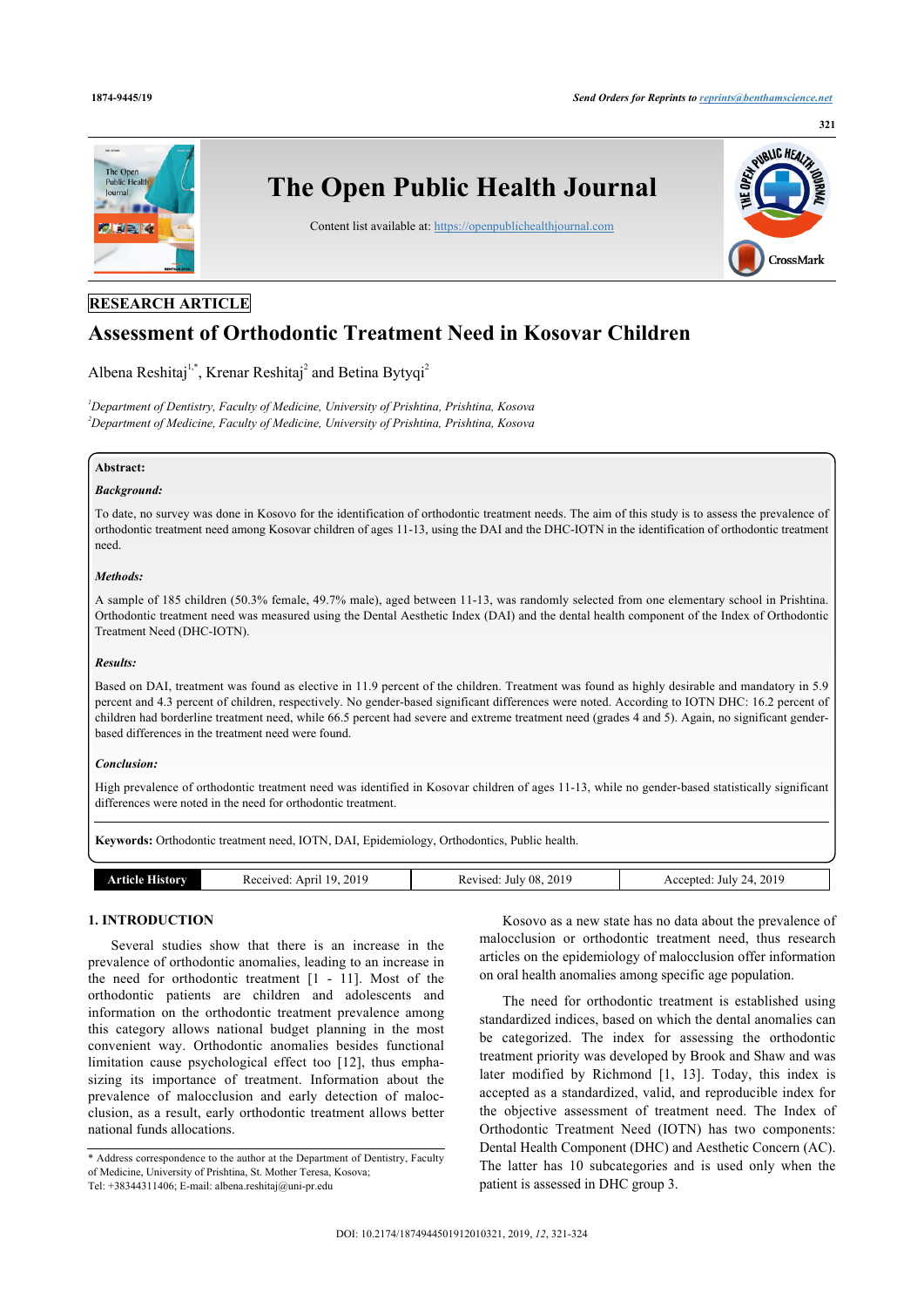DHC-IOTN has 5 categories, ranging from 1 (no need for treatment) to 5 (great need) and malocclusion is assessed based on the following characteristics: tooth loss, overjet, crossbite, displacement of the contact point, and overbite [[13\]](#page-3-3).

The dental aesthetic index (DAI) evaluates 10 occlusal characteristics: the number of missing teeth, overjet, negative overjet, diastema, anterior open bite, anterior crowding, anterior spacing, anterior irregularities (mandible and maxilla), and antero-posterior molar relationship [\[2\]](#page-3-4). DAI has four stages of malocclusion severity: a score lower than or equal to 25 (no or slight treatment need), a score between 26 and 30 (elective treatment need), a score between 31 and 35 (highly desirable treatment need), and a score greater than 36 (mandatory treatment)[[13\]](#page-3-3).

<span id="page-1-0"></span>While DAI and DHC-IOTN are widely used instruments to determine malocclusion and the need for orthodontic treatment, Kosovo, to date, has not produced data to assess their validity and reproducibility in the identification of orthodontic treatment need of Kosovar children. Thus, the aim of this study is to assess the applicability of DAI and DHC-IOTN in the Kosovar context with the aim of assessing the prevalence of orthodontic treatment need among Kosovar children of ages 11-13.

# **2. MATERIALS AND METHODS**

This study was carried out in accordance with recommendations of the Helsinki Declaration and was approved from the Research Ethics Committee of the University Dentistry Clinical Center of Kosovo (University of Prishtina) and Ministry of Education, Science and Technology of Kosovo. Written consent was taken from all subject's parents.

A total of 247 subjects, aged 11-13, were examined in one elementary school in Prishtina. Out of this number 23 subjects were excluded due to history of orthodontic treatment, 36 subjects were excluded because of current orthodontic treatment, and 3 subjects withdraw from the study. The final samp[le](#page-1-0) consisted of 185 subjects (50.3% female), aged 11-13 (Fig. **1**).

The sample size calculation was performed by considering the 54.3 percent prevalence of orthodontic treatment need, as measured by the DAI, with [a](#page-3-0) [con](#page-3-5)f[ide](#page-3-6)nce interval of 95% and 5% of level of precision [1, 14, 15]. During sampling, the following exclusion criteria were applied: 1) No history of orthodontic treatment, 2) No ongoing orthodontic treatment.

Data on the overall oral condition were obtained for selected subjects. One researcher, an expert in orthodontics, previously trained and calibrated on the use of the index, gathered the following data for each participant: dental insufficiency, crowding, maxillary and mandibular median diastema, overjet, Angle's classification, bite type, and other anomalies in the maxillary and mandibular anterior region. The examination was performed in natural light by means of a wood spatula, millimetric ruler, sterile gloves, and disinfectant.

<span id="page-1-1"></span>For each subject, DAI and the DHC-IOTN values were classified according to the specific criteria of each index studied [\[2,](#page-3-4) [13,](#page-3-3) [16\]](#page-3-7). The aesthetic component of the IOTN was not assessed, as it presents poor association with the clinical condition [[17\]](#page-3-0). The instruments used were those recommended for each index, namely the periodontal probe for the DAI and the proper ruler for the DHC-IOTN.

In our study, DAI scores were dichotomized as "no need for treatment" ( $DAI \leq 25$ ) and "in need of treatment" ( $DAI \geq 1$ 25). Likewise, DHC-IOTN scores were classified into "no need for treatment (grades 1 and 2) and "in need of treatment" (grades 3,4, and 5).



Fig. (1). Flow of sample selection.

#### **2.1. Statistical Analysis**

Data analysis was performed using the Statistical Package for Social Sciences (version 16.0, SPSS Inc., Chicago, Illinois, USA). Descriptive statistics were compiled for all variables. Crosstables and chi-square test was used to test the distribution differences between genders.

### **3. RESULTS**

The need for orthodontic treatment in our sample is very high, according to IOTN DHC. When presented based on our dichotomous categorization, 82.7 percent of the subjects were in need of treatment, while 17.3 percent were in no need of treatment. It is worth noting that 47.6 percent of the sample had very severe malocclusion. No significant gender-based differences were noted regarding treatment need (p=0.215). A breakdown of distribution for each category is presented in Table **[1](#page-1-1)**.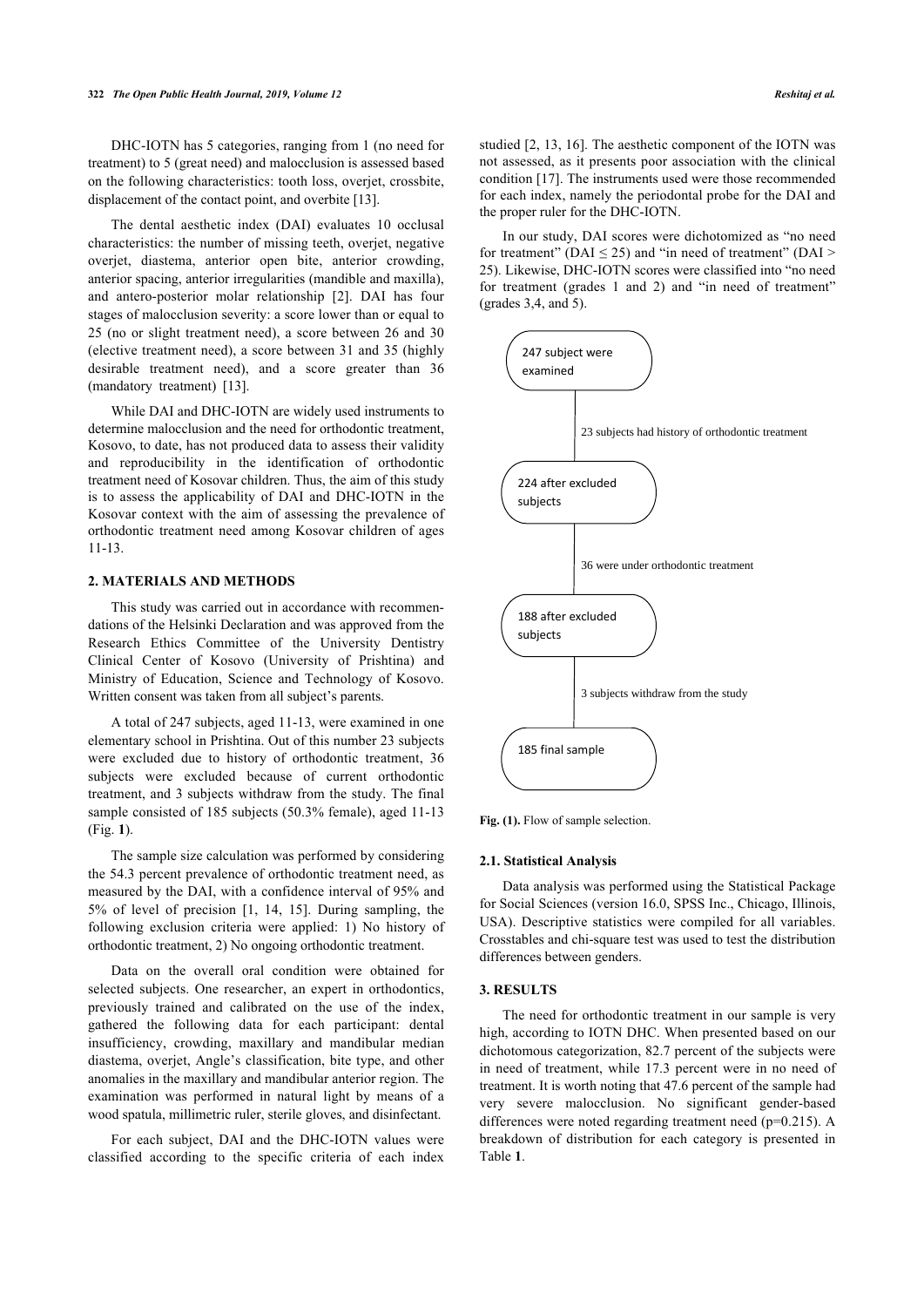# **Table 1. Distribution of IOTN among categories and according to gender.**

| <b>IOTN DHC</b>              | Male |               | Female |               | <b>Total</b> |      |
|------------------------------|------|---------------|--------|---------------|--------------|------|
|                              | N    | $\frac{0}{0}$ | N      | $\frac{0}{0}$ | N            | $\%$ |
| Normal or minor malocclusion |      | 5.43          | 12     | 12.9          |              | 9.2  |
| Minor malocclusion           | 10   | 10.87         |        | 5.4           | 15           | 8.1  |
| Moderate malocclusion        | 16   | 17.39         | 14     | 15.1          | 30           | 16.2 |
| Severe malocclusion          | 20   | 21.74         | 15     | 16.1          | 35           | 18.9 |
| Very severe malocclusion     | 41   | 44.57         | 47     | 50.5          | 88           | 47.6 |
| Total                        | 92   | 100           | 93     | 100           | 185          | 100  |

 $p=0.215$ 

#### <span id="page-2-0"></span>**Table 2. Distribution of DAI among categories and according to gender.**

|                         | Male |               | Female |               | <b>Total</b> |               |
|-------------------------|------|---------------|--------|---------------|--------------|---------------|
| DAI                     | N    | $\frac{0}{0}$ | N      | $\frac{0}{0}$ |              | $\frac{0}{0}$ |
| No treatment need       |      | 78.3          | 72     | 77.4          | 144          | 77.8          |
| Moderate treatment need |      | 8.7           | ι4     | 15.1          | 22           | 11.9          |
| Treatment need          |      | 8.7           |        | 3.2           |              | 5.9           |
| Treatment mandatory     |      | 4.3           |        | 4.3           |              | 4.3           |
| Total                   |      | 100           | 93     | 100           | 185          | 100           |

 $p=0.272$ 

The dichotomization of DAI scores reveals that the majority of the schoolchildren have no treatment need (77.8%), while 22.2 percent of the sample needed treatment. In subcategories, treatment was highly desirable in 5.9 percent and mandatory in 4.3 percent of children. No significant gender-based differences were noted in treatment need based on DAI index (p=0.272). A breakdown of distribution for each category is presented in Table **[2](#page-2-0)**.

# **4. DISCUSSION**

The prevalence of malocclusion and orthodontic treatment need found in our study is much higher than in European countries. According to DHC IOTN as an objective method, as much as 66.5 percent had definite treatment need because they were categorized in grades 4 and 5 of treatment need. Based on our dichotomous variables, 82.7 percent of the subjects were in need of treatment.

The prevalence of orthodontic treatment need varies among different countries. It is much lower in European countries. In France, Souames *et al.* found 21.3 percent of children needed orthodontic treatment [\[4\]](#page-3-8). In Italy, Perillo *et al.* found similar results - the prevalence rate for (grades 4 and 5) was 27.3 percent of the total sample [[5](#page-3-9)]. In Spain, Manzanera *et al.* found that 23.5 percent of 12-year-olds and 18.5 percent of 15- to 16-year-olds had a definite treatment need, while in the United Kingdom, Chestnut *et al.* in a sample of 12- to 15 year-old subjects, found 21 percent to 35 percent to have definite orthodontic treatment needs [\[6,](#page-3-10) [7\]](#page-3-11).

However, prevalence rates of orthodontic treatment need in Asian and African countries seem to be quite high. Abdullah and Rock reported prevalence for an objective orthodontic treatment need of 47.9 percent for a Malaysian sample of 12- to 13-year-old schoolchildren [\[10](#page-3-12)].

Similarly, Ngom *et al.* found that 42.6 percent of a

Senegalese sample, with 12- to 13-year-old adolescents, was categorized as grade 4 or 5 of the DHC of the IOTN [[11\]](#page-3-1).

Studies from the region show great differences. The study conducted in Serbia by Janošević *et al.* shows similar results to those of other European Counties, with 27.4 percent of children having a definite need for orthodontic treatment [[8\]](#page-3-13). The study conducted in Albania by Lagana *et al.* found that 41.2 percent of respondents had the need for orthodontic treatment in Tirana [[9\]](#page-3-14). This prevalence is quite high, but much lower then the one found in our study.

Our findings show that Kosovar children aged 11-13 years old have more malocclusion than their counterparts in neighboring countries. It is well known that causes of malocclusion are multifactorial with genetics having a key role; however, lack of preventive measures and oral health promotion programs as well as lack of systemic dental control causes premature tooth loss, this, in turn, causes malocclusion. Higher prevalence of orthodontic treatment need tells us that more children will require orthodontic therapy in the future.

The low prevalence of definite need for orthodontic treatment in developed countries can be attributed to early prevention measures [\[9\]](#page-3-14). On the other hand, the high prevalence of orthodontic need in developing countries, including our country, can be the result of the lack of appropriate dental health information, therefore lack of early intervention, as well as the low economic status of the majority of the population.

While our study is the first one to evaluate the orthodontic treatment need in Kosovar children of specific ages in Prishtina, the early results reveal the need for an interceptive orthodontic treatment. The assessment of orthodontic treatment needs across the population provides data that would enable policymakers to develop a national program for prevention and early orthodontic treatment. It is very important to assess